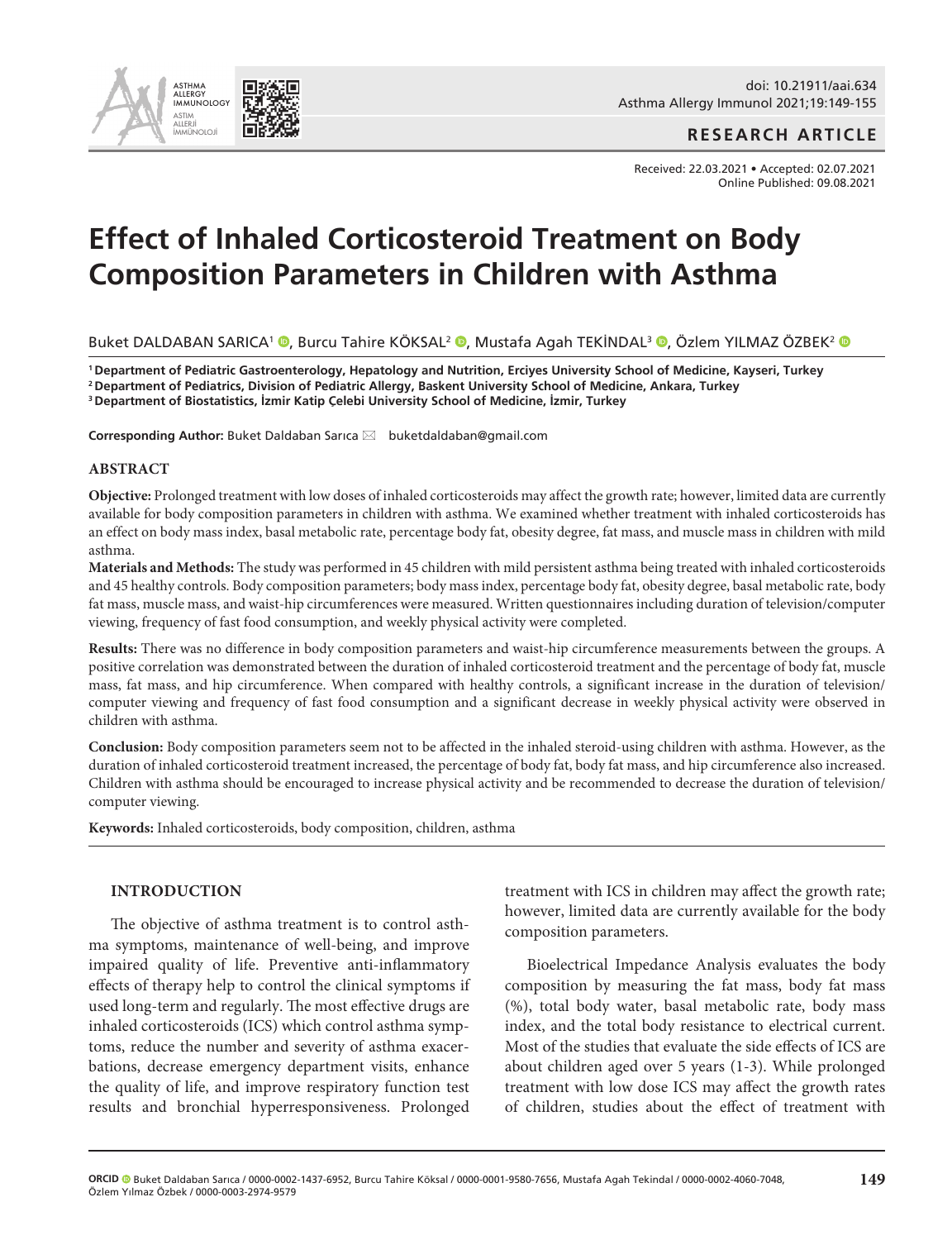fluticasone propionate or beclomethasone for more than one year on the body parameters including the percentage of body fat (PBF) and muscle mass are limited (4).

In our study, we aimed to examine the effect of ICS treatment on body mass index, PBF, obesity degree, basal metabolic rate, body fat mass, and muscle mass and to determine the frequency of fast food consumption, duration of television/computer viewing, and weekly physical activity in children with asthma.

# **MATERIALS and METHODS**

# **Patient and Study Design**

The study was performed at the Baskent University Ankara Hospital during the period of February 2014- May 2015. Forty-five patients with mild persistent asthma and forty-five healthy children aged 4 to 9 years and who presented to the pediatric allergy and pediatrics outpatient clinics were included in the study. The patients had used 200 mcg fluticasone propionate per day for at least 6 months, had not experienced asthma exacerbation during the last 3 months, and had not received systemic corticosteroid treatment for more than ten days during the last year. According to the severity of asthma exacerbations, the patients were divided into two groups as mild and moderate. The patients who were included in the study were evaluated according to GINA criteria (5). We evaluated the patients for age, sex, body weight, height, presence of atopy, duration of treatment, the severity of asthma exacerbation, and the number of exacerbations in the last year. All patients had prick tests prior to the study and results were obtained from the medical records. In order to avoid confounding effects, patients who had taken oral steroid therapy for more than ten days before admission, patients with flare-ups during the last 3 months, and patients with chronic diseases were excluded from the study.

Asthma was diagnosed according to the Global Strategy for Asthma Management and Prevention Classification based on a history of intermittent wheezing and demonstration of reversible airway obstruction as defined by at least a 12% improvement in forced expiratory volume in 1 s (FEV1) following bronchodilator administration.

Pulmonary function tests were performed with spirometry (Flowhandy Spirometer ZAN 100, ZAN Messgeräte GmbH, Germany). Forced expiratory volume in one second, forced vital capacity (FVC), FEV1/FVC, and forced expiratory flow (FEF25-75) were measured. An adequate test required a minimum of three acceptable FVC maneuvers. While performing spirometry, a minimum of three flow-volume loop results were obtained. Acceptable repeatability is achieved when the difference between the largest and the next largest FVC is ≤0.150 L and the difference between the largest and next largest FEV1 is ≤0.150 L.

Body composition parameters; body mass index (BMI), percentage body fat (PBF), obesity degree (OD), basal metabolic rate (BMR), body fat mass (FM), and muscle mass (M) were measured with the InBody 230- MW-160 (Biospace, Korea) and waist-hip circumferences were measured in both children with asthma and healthy controls. Written questionnaires about the duration of television/computer viewing, frequency of fast food consumption, and weekly physical activity were completed by the parents/guardians of all children.

Body composition parameters, waist, and hip circumferences, duration of television/computer viewing, frequency of fast food consumption, and weekly physical activity were evaluated and compared between groups.

The correlation between pulmonary function tests and body composition parameters, waist and hip circumferences, duration of inhaled fluticasone propionate treatment, the severity of asthma exacerbation, number of exacerbations in last year, and the presence of atopy were evaluated in children with asthma.

This study was supported by the Baskent University Research Fund (KA14/170). The study was approved by the Baskent University Ethics Committee and written informed consent was obtained from all subjects and their families prior to the study.

## **Statistical Analysis**

Data are presented as the number of observations (n), mean ± standard deviation, median, or min-max values. The results of homogeneity (Levene's test) and normality (Shapiro-Wilk test) were used to decide the statistical methods for comparing the study groups. Among normally distributed groups with homogeneous variances, dependent groups were compared using Student's t-test, and independent groups (three or more) were compared using analysis of variance. According to the test results, parametric test assumptions were not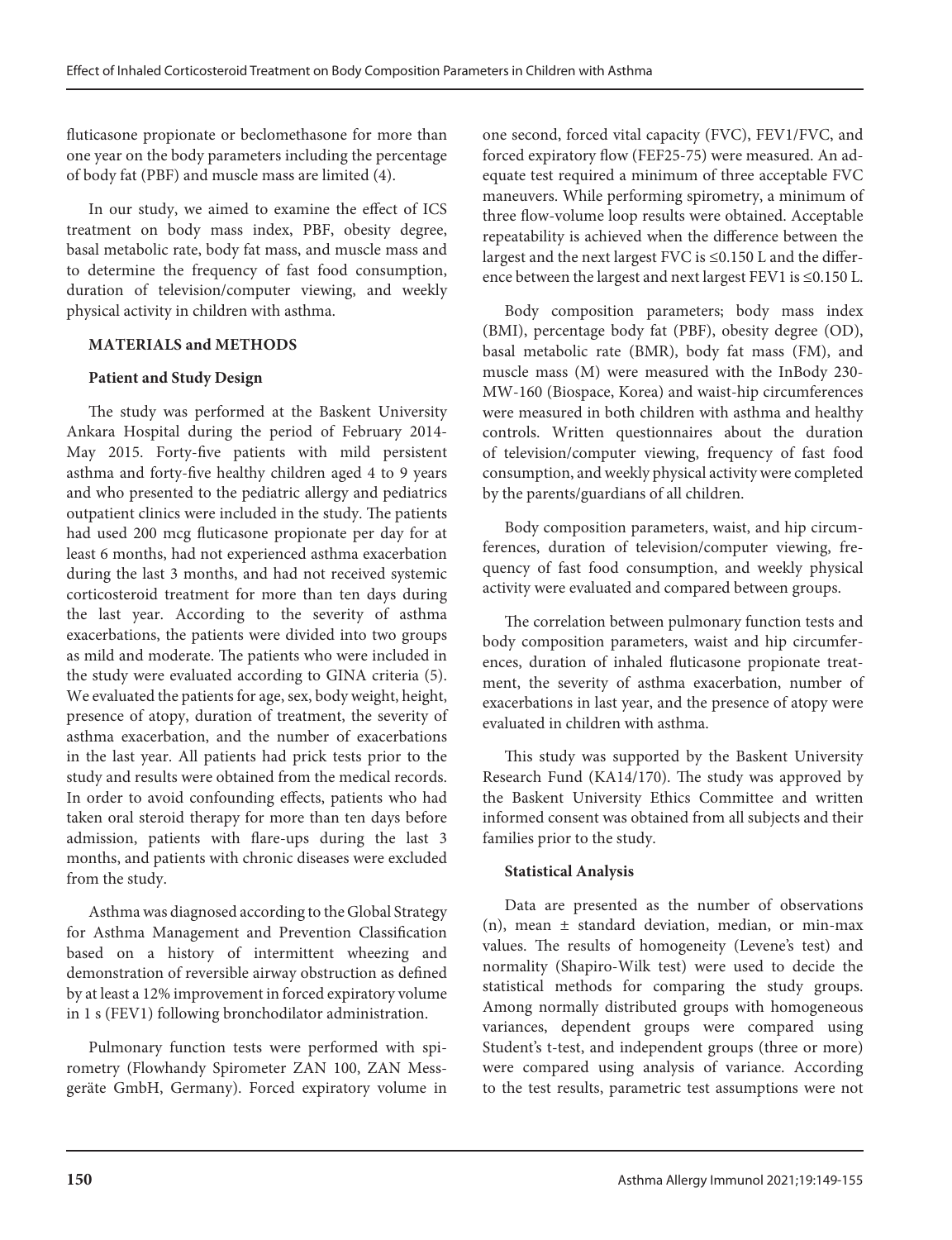available for some variables; therefore, the independent groups were compared using the Kruskal-Wallis test. For multiple comparisons, the adjusted Bonferroni test was used. Categorical data were analyzed using Fischer's exact test and the chi-square test. In cases in which the expected counts for inclusion were not met in less than 20% of the cells, the "Monte Carlo Simulation Method" was used and the values were determined. Two continuous variables, the relationship between Pearson Correlation Coefficient In the case of providing the prerequisites for parametric tests were evaluated by the Spearman correlation coefficient. All statistical analyses were performed with the SPSS software (SPSS Ver. 17.0; SPSS Inc., Chicago IL, USA). A p value of < .05 was considered statistically significant.

## **RESULTS**

Forty-five children (22 girls, 23 boys) with mild persistent asthma and forty-five healthy children (21 girls, 24 boys) as the control group were included in the study. The mean age of children was 5.9±1 years (4.5-8.5, median 6.2) and did not differ significantly between groups (Table I). BMI of children was under 25 kg/m². Twenty-six (58%) children had only one asthma exacerbation and 19 (42%)

children had more than one asthma exacerbation last year. The duration of inhaled corticosteroid treatment was 8.8±3.8 months. According to the severity of asthma exacerbations, 31 children with asthma were categorized as mild and 14 were in the moderate exacerbation group (9 girls, 5 boys). Twenty-nine children (64.4%) had atopy.

Body weight, height, body composition parameters (BMI, PBF, OD, BMR, FM, and M), waist and hip circumferences did not show a statistically significant difference between the two groups. The demographic features are given in Table I.

When children with asthma and healthy children were compared, a significant increase in the frequency of fast food consumption and a significant decrease in weekly physical activity were observed in children with asthma (p<0.01) (Table II). When we evaluated children with asthma according to exacerbation frequency in the last year, the children with more than one exacerbation had more fat mass and higher hip circumference than children with  $\leq 1$  exacerbation (p<0.05) (Figure 1, 2). The children with atopy had less PBF than children with no atopy  $(p<0.05)$ .

|                                                                                                                      | Asthma<br>$n=45$                                                                               | Control<br>$n=45$ | $\mathbf{p}$ |
|----------------------------------------------------------------------------------------------------------------------|------------------------------------------------------------------------------------------------|-------------------|--------------|
| Gender (Female/Male)                                                                                                 | 22/23                                                                                          | 21/24             | 0.8          |
| Age (year) $\pm$ SD                                                                                                  | $5.9 \pm 1$                                                                                    | $5.6 \pm 1.3$     | 0.25         |
| Height (cm)±SD                                                                                                       | $117.1 \pm 7.4$                                                                                | $114.4 \pm 10.72$ | 0.16         |
| Weight $(kg) \pm SD$                                                                                                 | $25.8 \pm 2.6$                                                                                 | $20.7 \pm 5.5$    | 0.17         |
| $BMI \pm SD (kg/m^2)$                                                                                                | $15.5 \pm 1.4$                                                                                 | $15.60 \pm 1.7$   | 0.73         |
| $OD \pm SD$ (%)                                                                                                      | 99±9.5                                                                                         | $97.5 \pm 11.2$   | 0.44         |
| $PBF \pm SD$ (%)                                                                                                     | $31.35 \pm 38.31$                                                                              | 25.16±19.81       | 0.98         |
| BMR±SD (kcal)                                                                                                        | 728.8±50.6                                                                                     | 704.35±105.08     | 0.19         |
| Muscle mass $(kg) \pm SD$                                                                                            | $9.6 \pm 12.78$                                                                                | $7.23 \pm 2.06$   | 0.14         |
| Fat mass $(kg) \pm SD$                                                                                               | $6.3 \pm 10.4$                                                                                 | $5.4 \pm 3.8$     | 0.26         |
| Waist circumference (cm) ±SD                                                                                         | $55.3 \pm 2.7$                                                                                 | 55.68±3.42        | 0.85         |
| Hip circumference (cm) ±SD<br>$FEV1(L) \pm SD$<br>$FVC(L) \pm SD$<br>$FEV1/FVC \pm SD$ (%)<br>MEF 25-75 $\pm$ SD (%) | $57.4 \pm 2.8$<br>$101.2 \pm 12.82$<br>$98.3 \pm 8.7$<br>$105.2 \pm 4.98$<br>$116.24 \pm 23.2$ | $57.43 \pm 3.75$  | 0.45         |

**BMI:** Body mass index, **BMR:** Basal Metabolic Rate, **FEV1:** Forced expiratory volume in 1 second, **FVC:** Forced vital capacity, **MEF25-75:** Maximal expiratory flow, **OD:** Obesity degree, **PBF:** Percentage body fat.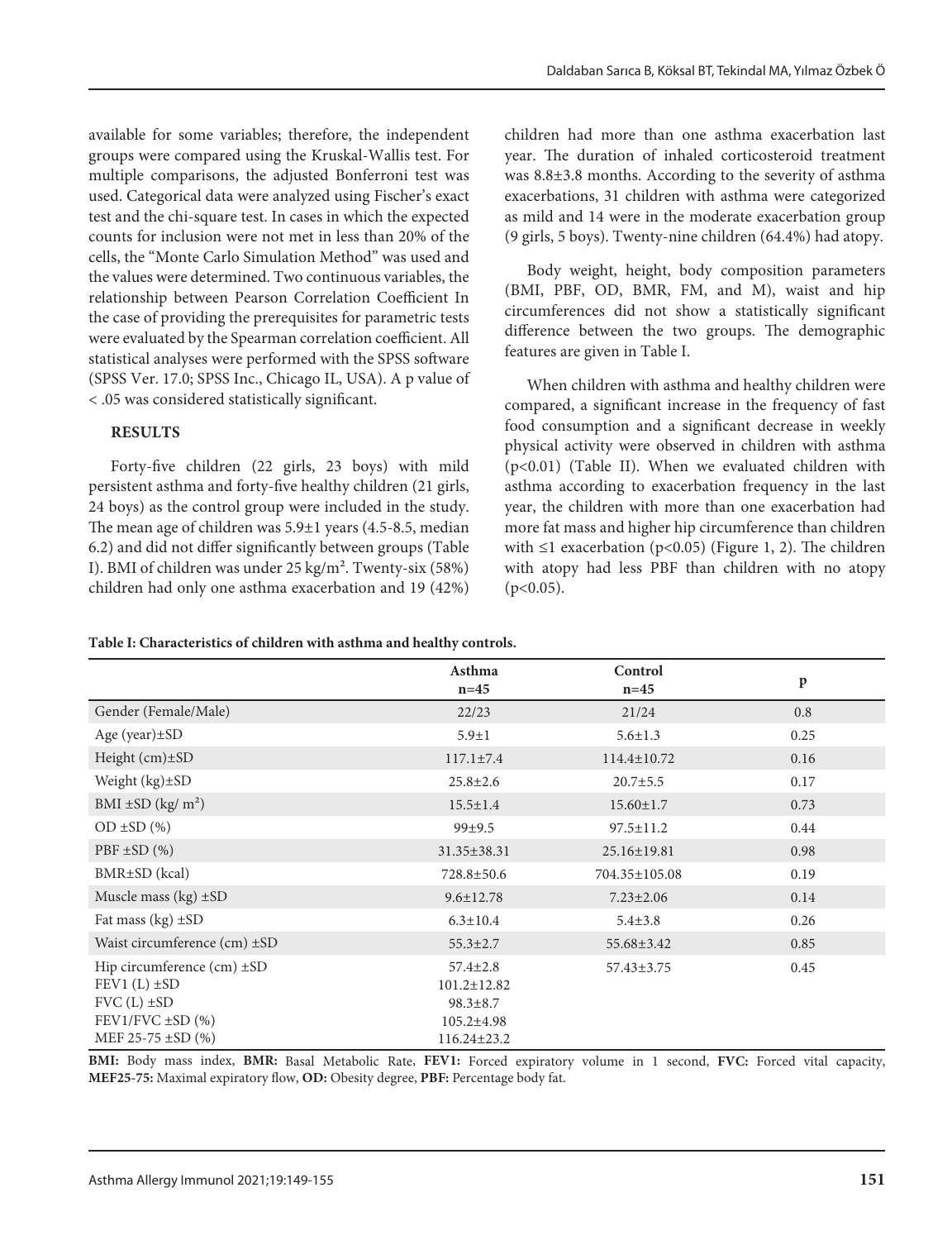|                                     |            | Asthma<br>$n=45$ | Control<br>$n=45$ | p    |
|-------------------------------------|------------|------------------|-------------------|------|
| Daily TV/computer viewing, n(%)     | $<$ 1 hour | 3(6.7)           | 10(22.2)          |      |
|                                     | 1 hour     | 33(73.3)         | 34 (75.6)         | 0.06 |
|                                     | $>1$ hour  | 9(20)            | 1(2.2)            |      |
| Weekly junk food consumption, n (%) | none       | 3(6.7)           | 17(37.8)          |      |
|                                     | 1x         | 23(51.1)         | 18(40)            | 0.01 |
|                                     | >1x        | 19 (42.2)        | 10(22.2)          |      |
| Weekly sport activity, n (%)        | none       | 25(55.6)         | 9(20)             |      |
|                                     | 1 hour     | 20(44.4)         | 32(71.1)          | 0.01 |
|                                     | $>1$ hour  | 0(0)             | 4(8.9)            |      |

**Table II: Comparison of daily TV/computer viewing, weekly junky food consumption and weekly sports activity of children with asthma and healthy controls.**



**Figure 1.** Comparison of hip circumference according to number of asthma exacerbations in the last year.



**Figure 3.** Correlation between duration of inhaled steroid treatment and hip circumference in children with asthma.



**Figure 2.** Comparison of fat mass according to number of asthma exacerbations in the last year.

Body compositions, and waist and hip circumferences did not differ significantly according to asthma severity. No significant correlation was found between pulmonary function tests and body composition parameters. The duration of inhaled corticosteroid treatment was positively correlated with PBF (spearman's rho=0.316, p<0.05), fat mass (spearman's rho=0.435, p<0.01), and hip circumference (spearman's rho=0.467, p<0.001) (Figure 3). In the asthma group, when we categorized children according to age as 4-6 years and >6 years there was no difference in fat mass ( $p=0.61$ ), PBF ( $p=0.44$ ), and hip circumference (p=0.12) between the groups.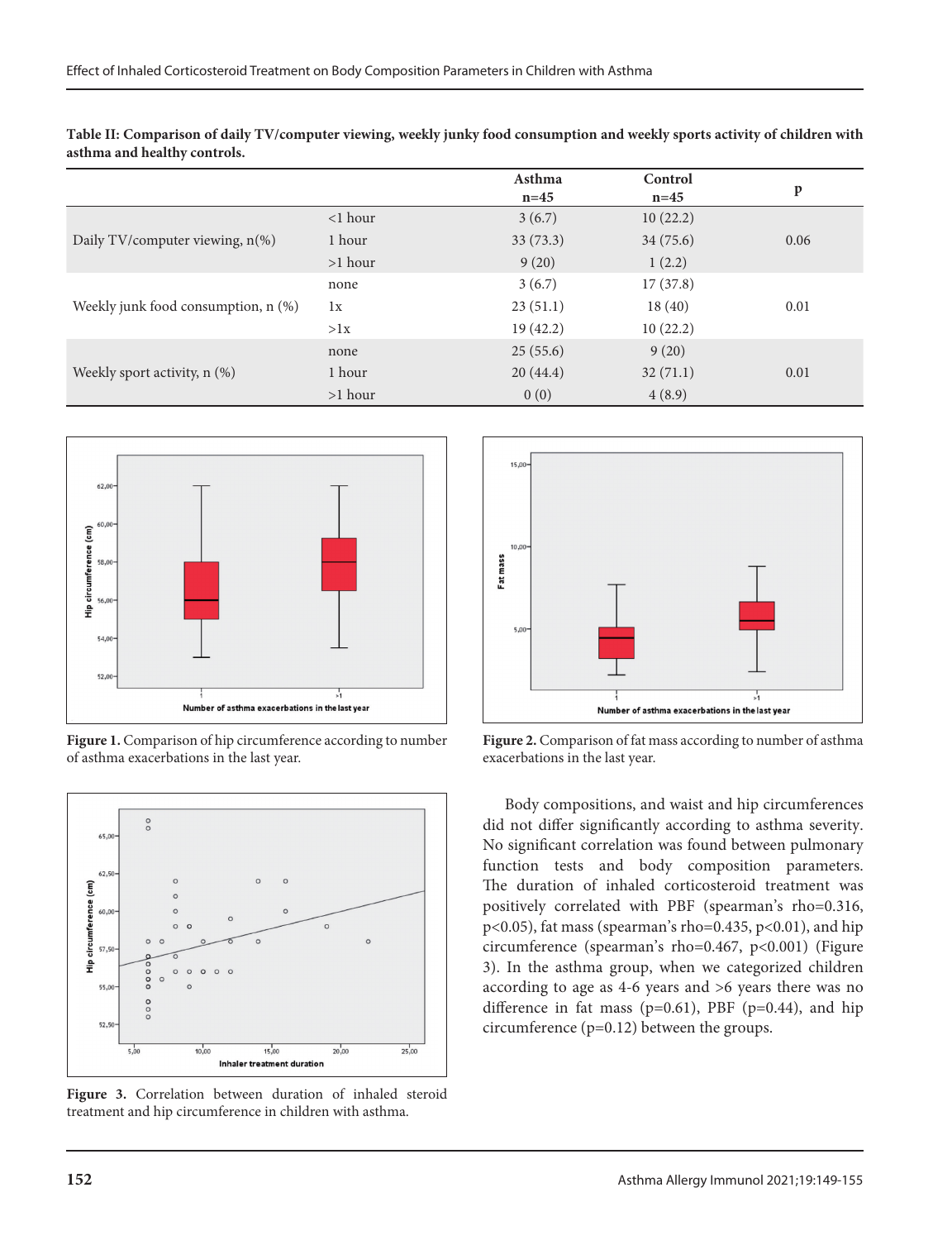Age, frequency of junk food consumption, duration of sports activity, and TV/computer viewing did not show a statistically significant correlation with PBF, fat mass, muscle mass, and hip circumference in children with asthma.

# **DISCUSSION**

Asthma is a common chronic disorder of the airways. Side effects of ICS depending on the type, dose, and route of administration were reported (6,7). We examined whether at least a six-month intake of inhaled steroid has an effect on body composition, basal metabolic rate, and waist and hip circumference in children with asthma.

The features that distinguish our study from other studies are that the children with asthma were young and were using low dose ICS treatment.

Bioelectrical impedance analysis is a safe, indirect, and relatively low-cost method that is used for the evaluation of body composition in recent years. In our study, we used this method to evaluate the body compositions of our patients. Although detailed studies evaluating body compositions were not observed in children with asthma, body adiposity in adults with asthma has been evaluated (8). Salvatoni et al. showed that 6-month ICS therapy has not caused increased body adiposity or decreased growth rate in children with asthma (4). Their study was performed in a relatively shorter period and offers limited data for the body composition of children with asthma using ICS therapy. However, in our study, OD, PBF, BMR, BMI, muscle mass, and fat mass were also examined and provided more data about body composition parameters.

A recent study identified that boys with high BMI have a lower FEV1/FVC ratio than children with normal BMI (9). Wang et al. found that girls with higher BMI have higher FEV1 and FVC and boys with higher PBF and fat mass have lower FEV1 and FVC (10). In our study, there was no difference in BMI values between children with asthma and healthy children. As the increase in fat mass causes a decline in lung function tests, the presence of potential mechanisms such as mechanical effects of fat mass on lung function tests and obesity-mediated increase in inflammatory markers that restrict airway can be considered. In contrast, we did not find any significant association between waist-hip circumferences, and FEV1 and FVC in our study. The absence of a waist and hip

circumference difference between boys and girls may be due to the prepubertal age of our patients.

In a six-month-long study that examined the effect of ICS treatment on body adiposity, no difference was found in the fat mass before and after treatment (4). Berthon et al. have shown that there was no difference in weight and body composition parameters before and after the steroid treatment in adult asthma patients (11). Similar to other studies, our study also did not show any significant difference in weight and body composition parameters between healthy controls and children with asthma receiving inhaled fluticasone propionate treatment. Considering all of these studies, long-term use of ICS or short-term use of oral corticosteroids do not affect body composition parameters. However, in our study, a positive correlation was found between the duration of inhaled corticosteroids and body composition parameters (PBF, fat mass) and hip circumference. These relevant results support that changes in body composition parameters may be associated with an increase in cumulative ICS dosage due to prolonged treatment. We believe that there is a need for new studies including larger populations and a longer duration of ICS treatment.

Bafadhel et al. showed that there is no relationship between fat mass and lung function, airway inflammation, and exacerbation frequency (12). In our study, we found that fat mass and hip circumference had a positive association with the number of asthma exacerbations in a year. This situation may be thought of as a result of children with asthma supposing that they can not participate in physical activity or the belief of the parents that their children should not exercise and should restrict their activity in this sense. The excess number of exacerbations resulting in an increase in cumulative doses of inhaled and oral corticosteroids may cause an increase in fat mass and hip circumference in children with asthma.

A fat marker, BMI, used in many studies that investigate the relationship between obesity and asthma or atopy is not sufficient to estimate the fat distribution and body adiposity due to the inability in differentiating fat mass and muscle mass. Wang et al. have found a positive correlation between asthma and PBF and truncal fat mass when evaluating adiposity criteria such as BMI and PBF and their associations with asthma, atopy, and lung function in girls. There was no relationship between lipidosis and atopy (10). In our study, non-atopic children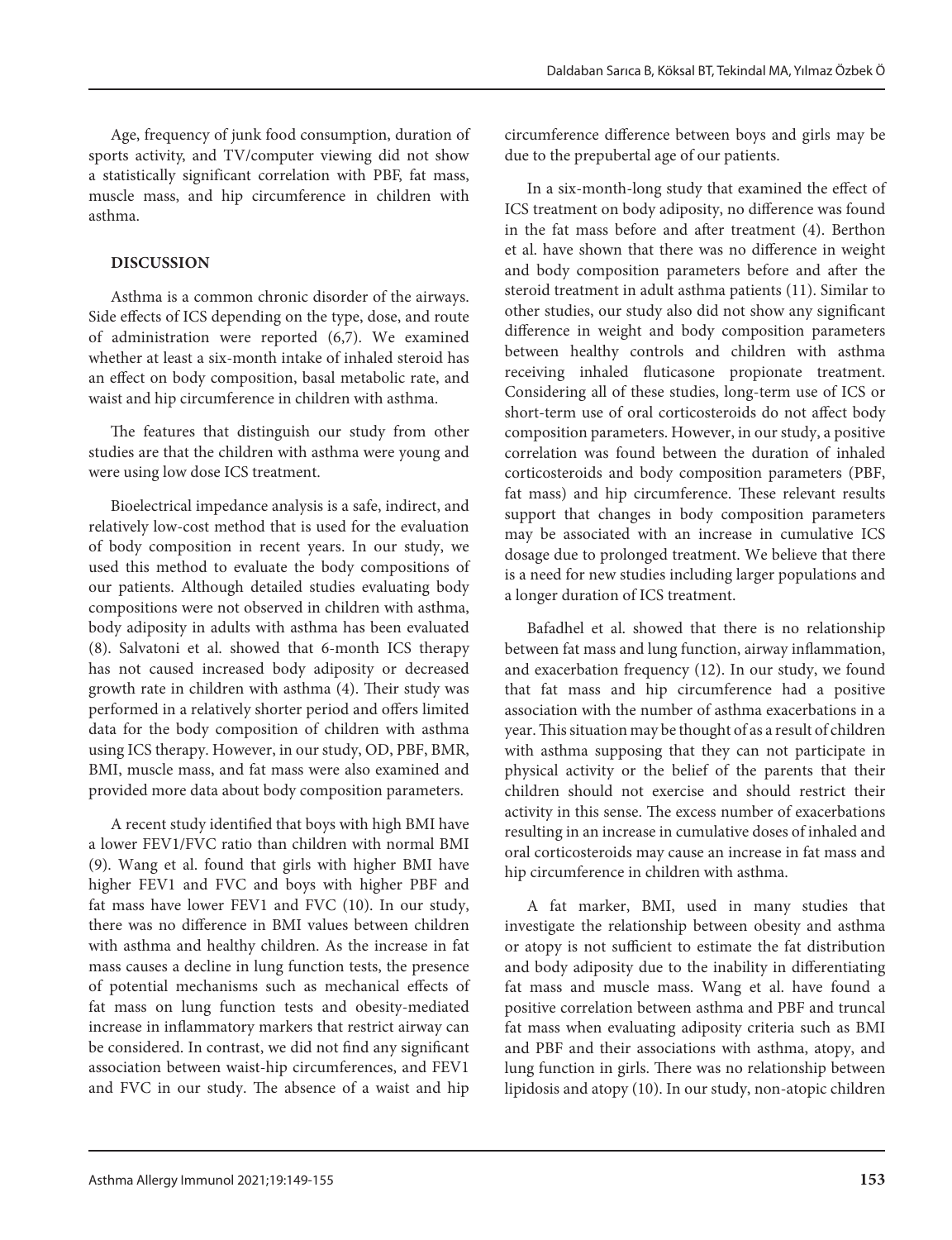with asthma who had normal BMI had more fat mass and less muscle mass. More detailed studies are needed on this subject.

Vangeepuram et al. identified that children who were treated with asthma control therapy, spend more time on the computer and the TV and less time with physical activity. Many studies have highlighted the presence of low physical activity in children with asthma (13-19). A study has shown that 2.8 hours of daily activity per week is much more effective in providing asthma control than 33 minutes of moderate-intensity activity per week in ICS using children (20). Lang et al. have identified that children with asthma who restrict their physical activity were watching TV more than children who do not restrict their activity (18). In a similar manner, we found that asthmatic children had more screen time and participated in less sport than the control group. We think that children with asthma suppose they can not do physical activity due to asthma, and parents restrict their children because of the disease. Restricting physical activity and increasing the stay at home period increase the occurrence of atopy depending on house dust exposure in these children (21). An increase in activity levels of children with asthma can be achieved by informing the parents about compliance to preventive treatment and the ability of their children to participate in activities. Limiting physical activity can be prevented by informing the parents that physical activity, while asthma is under control, will not cause asthma exacerbations in children with asthma.

Ellwood et al. have shown that more than three types of fruit consumption per week may be protective on development of severe asthma symptoms and more than three junk food eating episodes per week is related to severe asthma symptoms (22). This result also suggests spending more time on the TV/computer causes more consumption of junk food in this period. In our study, junk food consumption was significantly higher than the control group. Besides the importance of junk food consumption as an increasing global public health problem, the parents must also be informed in terms of the negative impact of obesity on asthma.

Our study is the first study that examined body compositions of young children with asthma using low dose ICS. The limiting factors of our study was the low number of the patients and the cross-sectional design. Longer treatment could also have resulted in different findings. We believe that more comprehensive studies will be more descriptive in revealing the effects of corticosteroids on body compositions.

#### **CONCLUSION**

Using low dose inhaled fluticasone propionate for more than 6 months seems to have no effect on body composition parameters, and waist and hip circumference measurements in children with asthma. However, we observed that there is a positive correlation between the duration of ICS treatment and PBF, fat mass, and hip circumference. We believe that these results might be related to cumulative corticosteroid doses and exercising less. As the duration of ICS treatment increases, the body composition parameters may increase proportionally. Since the daily time spent on TV/computers and daily snack consumption is higher and weekly sports activities were lower in children with asthma, patients should be encouraged to exercise and their families should be informed about the benefits of exercising.

#### **REFERENCES**

- 1. Chen AH, Chen RC, Zhan JY, Huang S, Lin YN, Chen DH, et al. The efficacy of nebulized budesonide in acute moderate to severe exacerbations of asthma in children. Zhonghua Jie He He Hu Xi Za Zhi 2012;35(4):269-74.
- 2. Eskandar F, Fleming S. Developing therapeutics for the treatment of pediatric asthma. Curr Opin Investig Drugs 2010;11:550-8.
- 3. Castro-Rodriguez JA, Rodrigo GJ. Efficacy of inhaled corticosteroids in infants and preschoolers with recurrent wheezing and asthma: A systematic review with meta-analysis. Pediatrics 2009;123:519-25.
- 4. Salvatoni A, Nosetti L, Broggini M, Nespoli L. Body composition and growth in asthmatic children treated with inhaled steroids. Ann Allergy Asthma Immunol 2000;85:221-6.
- 5. GINA Report, Global Strategy for Asthma Management and Prevention, 2011. http://www.ginasthma.org/
- 6. Sont JK, Willems LN, Bel EH, van Krieken JH, Vandenbroucke JP, Sterk PJ. Clinical control and histopathologic outcome of asthma when using airway hyperresponsiveness as an additional guide to long-term treatment. The AMPUL Study Group. Am J Respir Crit Care Med 1999;159:1043-51.
- 7. Kelly HW, Nelson HS. Potential adverse effects of the inhaled corticosteroids. J Allergy Clin Immunol 2003;112:469-78.
- 8. Santamaria F, Montella S, De Stefano S, Sperlì F, Barbarano F, Spadaro R, et al. Asthma, atopy, and airway inflammation in obese children. J Allergy Clin Immunol 2007;120:965-7.
- 9. Bekkers MB, Wijga AH, Gehring U, Koppelman GH, de Jongste JC, Smit HA, et al. BMI, waist circumference at 8 and 12 years of age and FVC and FEV1 at 12 years of age; the PIAMA birth cohort study. BMC Pulm Med 2015 22;15:39.